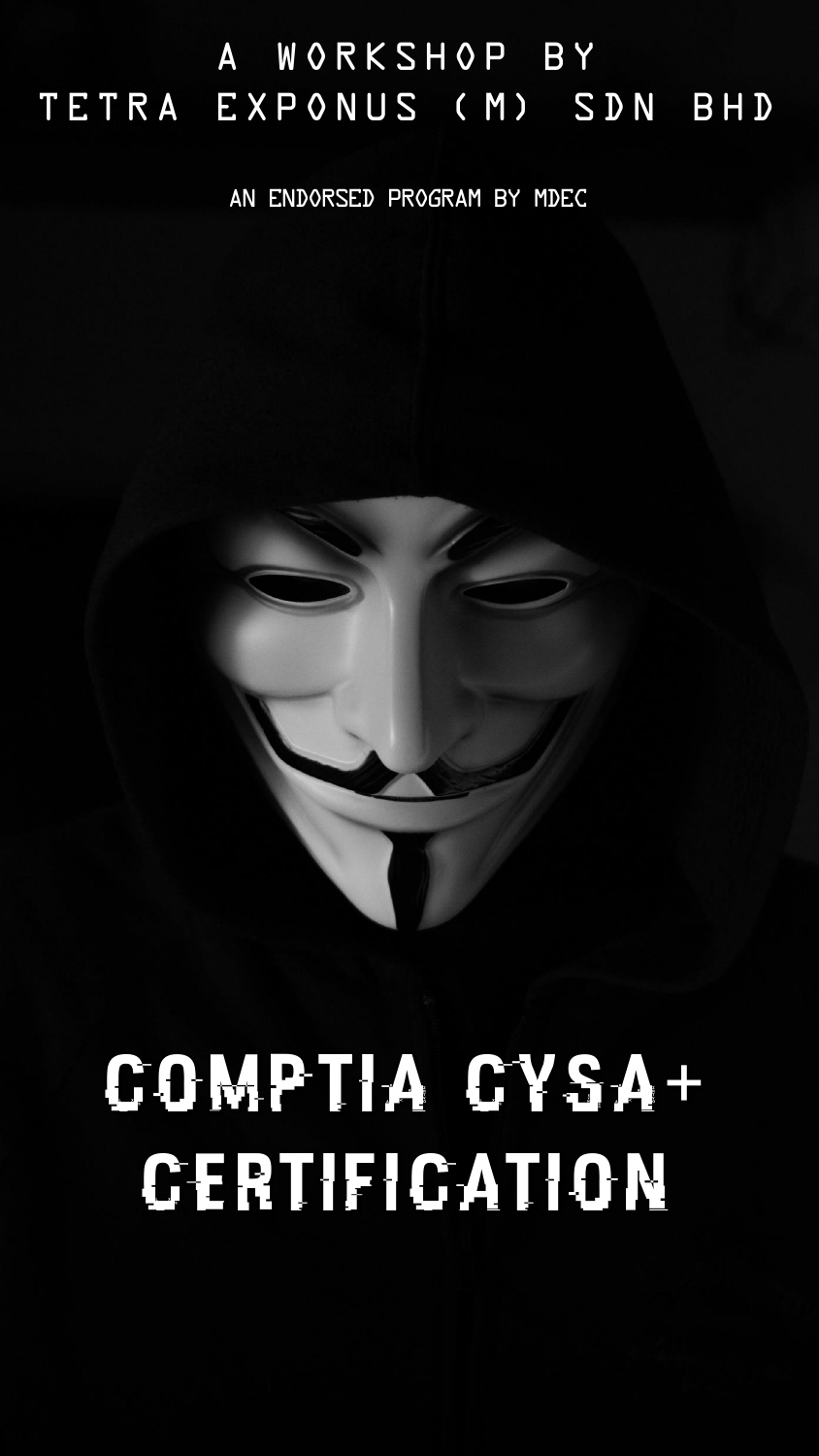CompTIA Cybersecurity Analyst (CySA+) is an IT workforce certification that applies behavioral analytics to networks and devices to prevent, detect and combat cybersecurity threats through continuous security MONTTORTNG.

WHY IS IT DIFFERENT?

- CompTIA CySA+ is the only intermediate high-stakes cybersecurity analyst certification with both handson, performance-based questions and multiple-choice questions.
- CySA+ focuses on the candidates ability to not only proactively capture, monitor, and respond to network traffic findings, but also emphasizes software and application security, automation, threat hunting, and IT regulatory compliance, which affects the daily work of security analysts.
- CySA+ covers the most up-to-date core security analyst skills and upcoming job skills used by threat intelligence analysts, application security analysts, compliance analysts, incident responders/handlers, and threat hunters, bringing new techniques for combating threats inside and outside of the Security Operations Center (SOC).

WHAT SKILLS WILL YOU LEARN?

- Threat and Vulnerability Management
- SOFTWARE AND SYSTEMS SECURITY
- Compliance and Assessment
- SECURITY OPERATIONS AND MONITORING
- Incident Response

E x a m V o u c h e r CERTMASTER INTEGRATED LEARN + LABS E - B o o k CERTIFIED COMPTIA CYSA+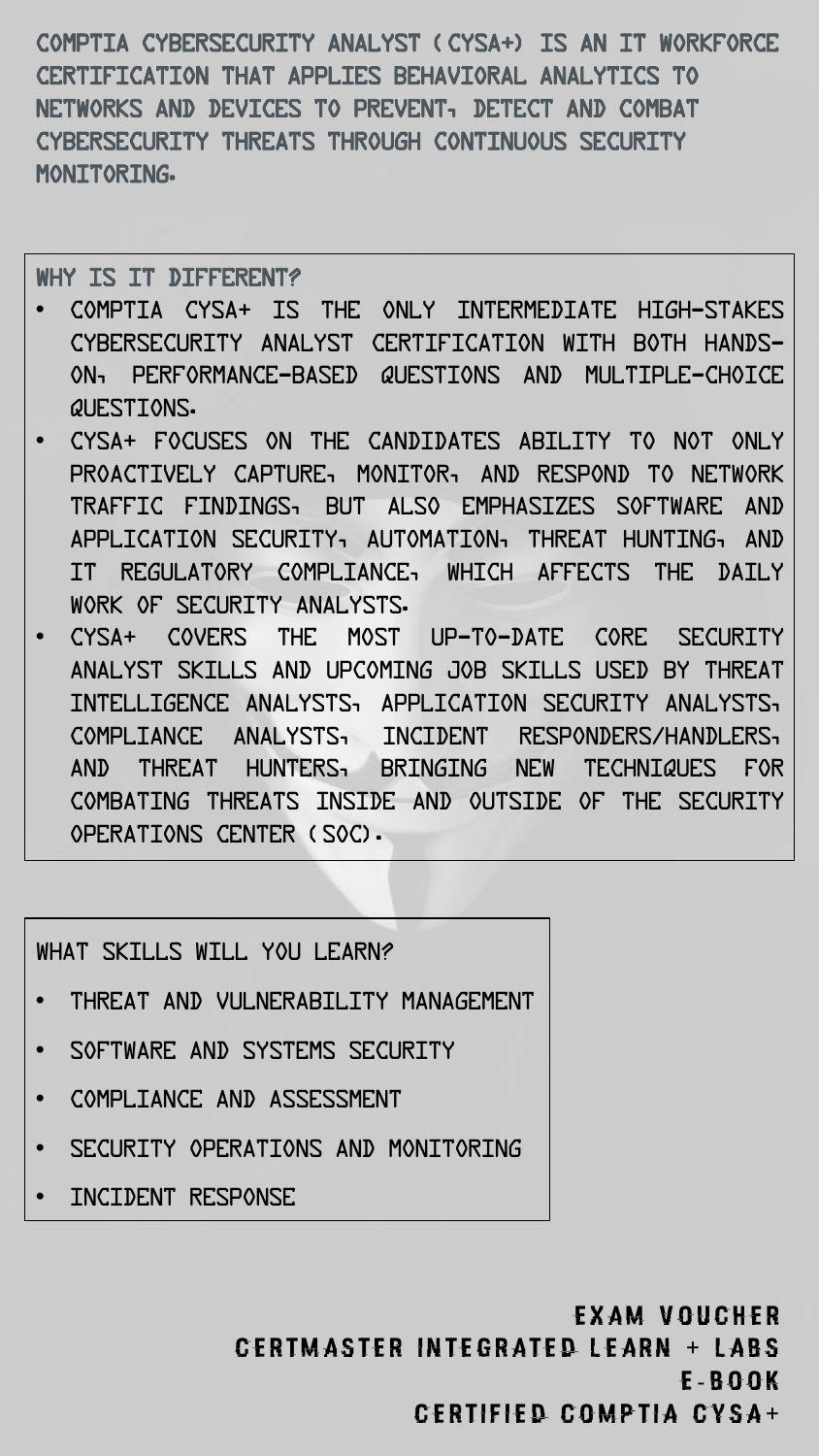### **COURSE OUTLINE**

M o d u l e 1 – T h r e a t M a n a g e m e n t 1 ■ C Y B E R S E C U R I T Y A N A L Y S T S ■ R E C O N N A I S S A N C E T E C H N I Q U E S

#### M O D U L E 2 – THR E AT M A N A G E M E N T 2

- SECURITY APPLIANCES
- LOGGING AND ANALYSIS

M O D U L E 3 - V U L N E R A B I L I T Y M A N A G E M E N T  $\blacksquare$  **M A N A G I N G V U L N E R A B I L I T I E S** ■ R E M E D I A T I N G V U L N E R A B I L I T I E S ■ S E C U R E S O F T W A R E D E V E L O P M E N T

M O D U L E 4 - C Y B E R IN CID ENT RESPONSE ■ INCIDENT RESPONSE ■ FORENSICS TOOLS ■ IN C I D E N T A N A L Y S I S A N D R E C O V E R Y

#### M O D U L E 5 – S E C U R I T Y A R C H I T E C T U R E

- SECURE NETWORK DESIGN
- M A N A G I N G I D E N T I T I E S A N D A C C E S S
- SECURITY FRAMEWORKS AND POLICIES